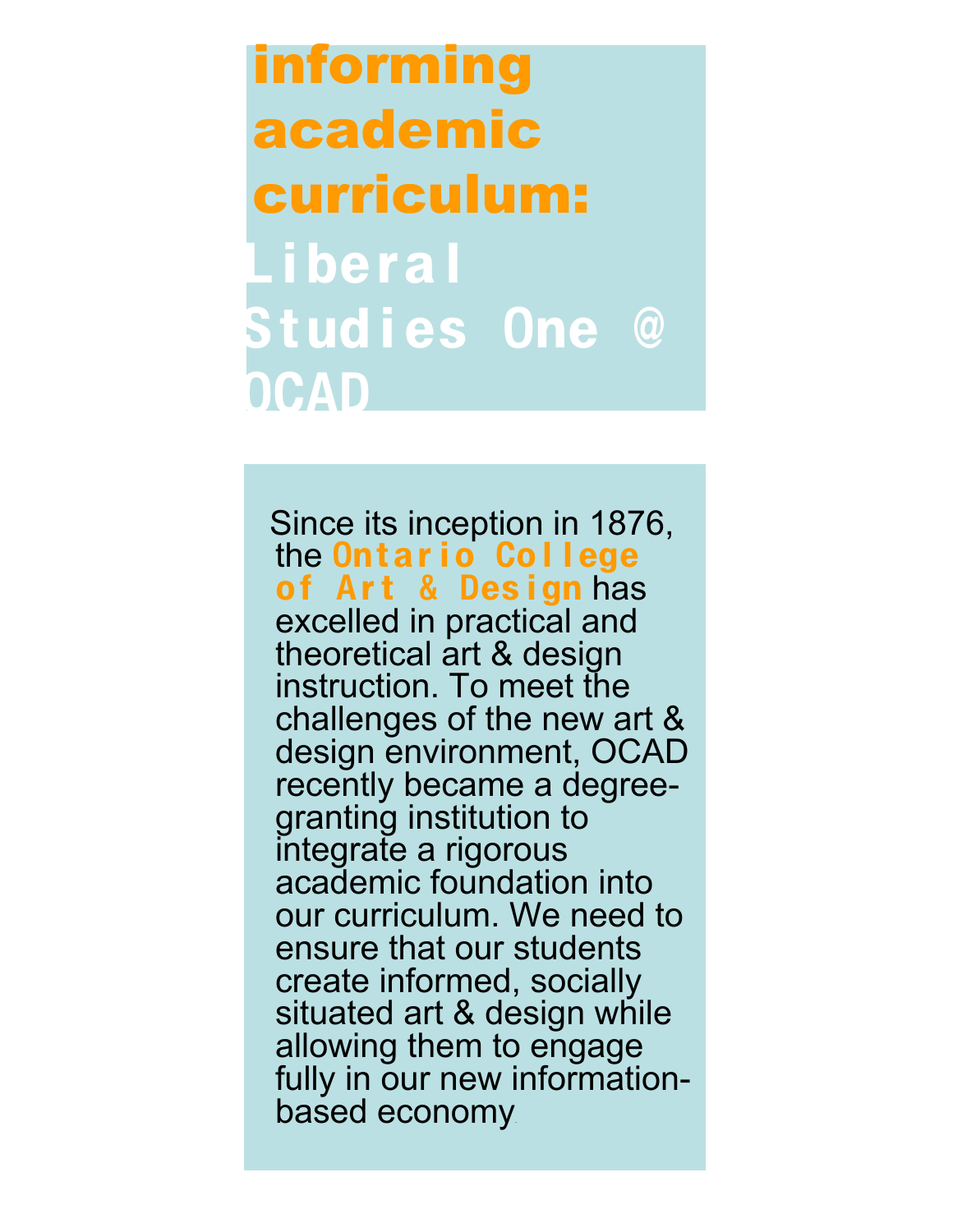## rat i ona l e

## OCAD = university

can we create a unique art & design focus to all academic curriculum?

= studio-based can studiobased instruction shape academic courses?

= peer-review can peer-review inform writing processes?

= visual thinking<sub>can</sub> visual thinkers be visual readers?

# i I l sets

= reading identifying themes creates a mnemonic "roadmap" for reading

= writing tutorials replicate studio instruction, helping to verbalize/visualize writing processes

= research information literacy "sense-making" models place information into cognitively visualized landscapes

## = cultural awareness

inter-disciplinary curriculum and crosslisted instructors promote expanded field of academic vision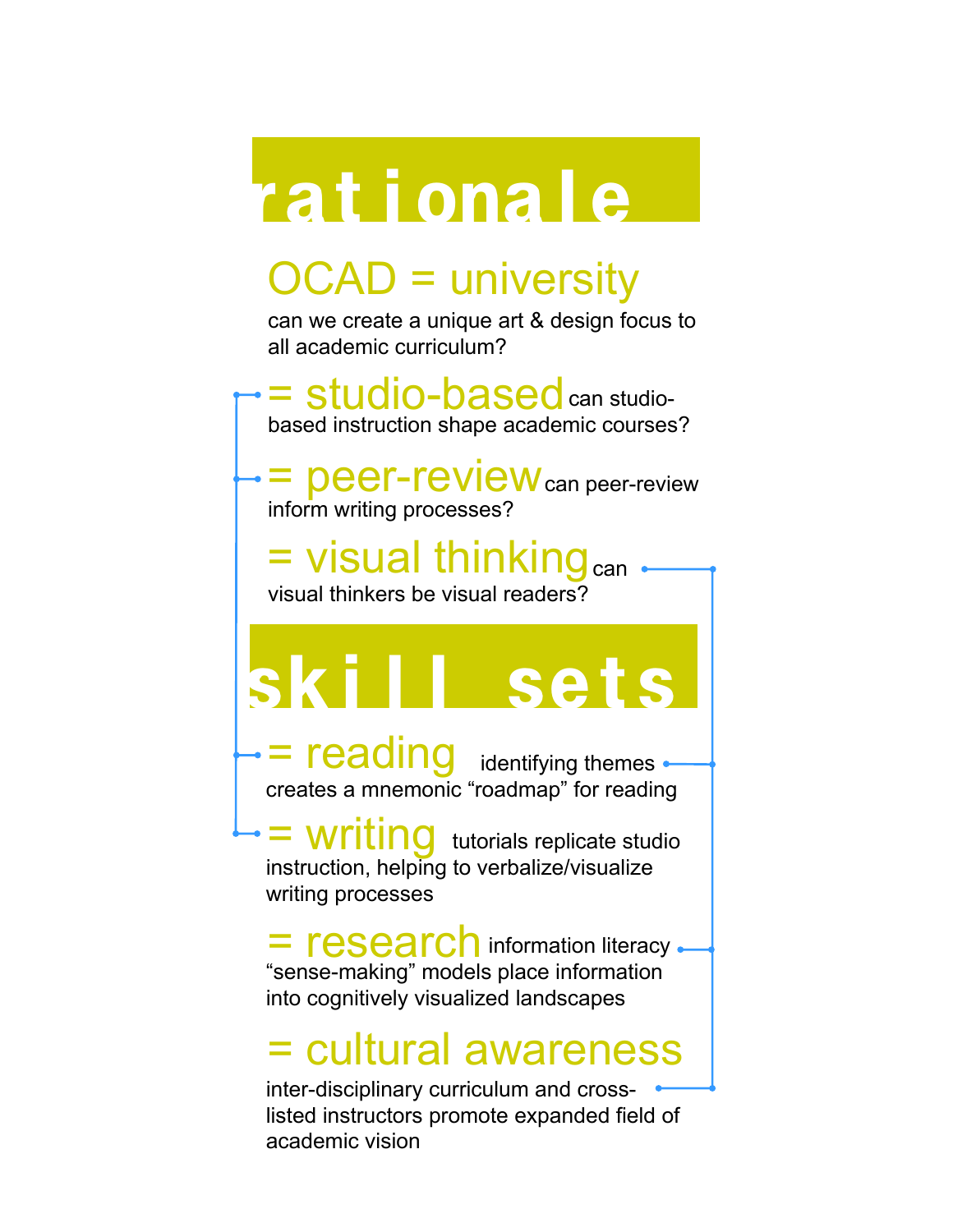# p l ann i ng

### proposing spring

proposed by Dean of Liberal Studies for:

- **3 course** credits for students
- **2.5 course** allotment for faculty
- **60 hrs** for library staff

## preparing summer

day-long meetings were held discussing: course structure can lecture, seminar & tutorial format be accommodated?

chronological structure do we follow canonical, Western European models?

core texts: can we cover non-Western European literature?

## schedule

#### braving new worlds chronological structure:

fall: antiquity – renaissance winter: enlightenment – modern era

#### weekly schedule:

- 2 hr lecture 150 students
- 1.5 hr seminar 5 groups of 30 students
	-
- 1 hr tutorial 30 groups of 6 students

### themes

pursuit of meaning justice violence, conflict, war perception of world male dominance identity power & submission individuality otherness & exclusion text/subtext as critique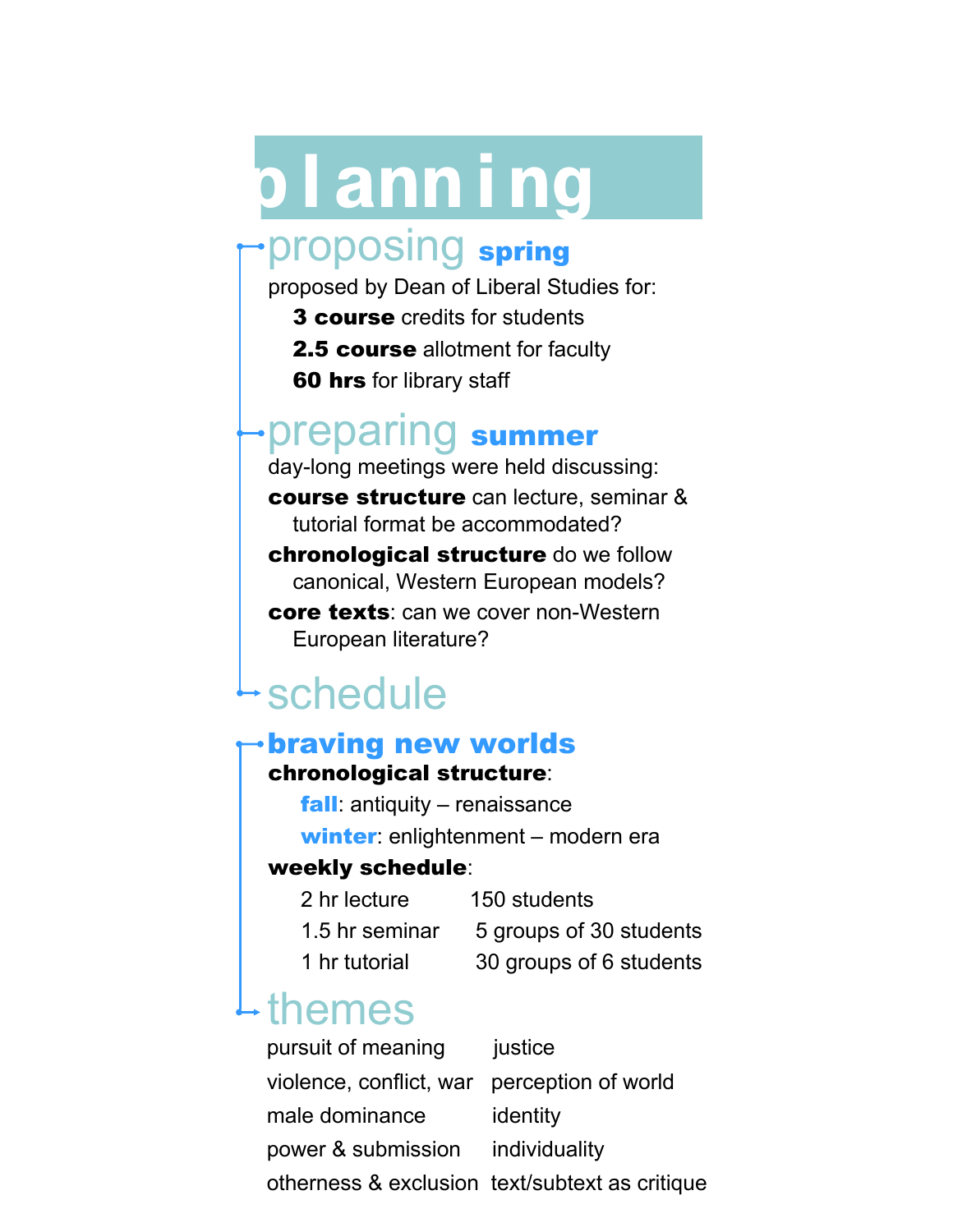## otherness/exclusion themes athenian democracy

Plato's Republic for philosopher kings only? Greeks vs. non-Greeks citizens vs. slaves

La Chanson<br>de Roland



crusades Song of Roland Christianity = chivalry-honour-obeisance Memoirs of Usbmah Ibn-Munqidh Islam = knowledge-wisdom-culture

west vs. east Christianity vs. Islam



post-

masses

colonialism= oppression

> colonialism Things Fall Apart civilization= barbarism reclaiming indigenous voice

industrial revolution

production

Communist Manifesto class struggle& controlling means of

religion is opiate of

renaissance/ age of exploration The Tempest:



Prospero= civilization & enlightenment or colonizer? Caliban=nature & barbaric or the colonized other? Ariel=enslaved sexuality?

> the orientalized are sexualized



victorian era Jane Eyre= enlightenment & controlled sexuality

Bertha=barbaric & uncontrolled sexuality & enslaved indigenous



voice?

are women colonized?